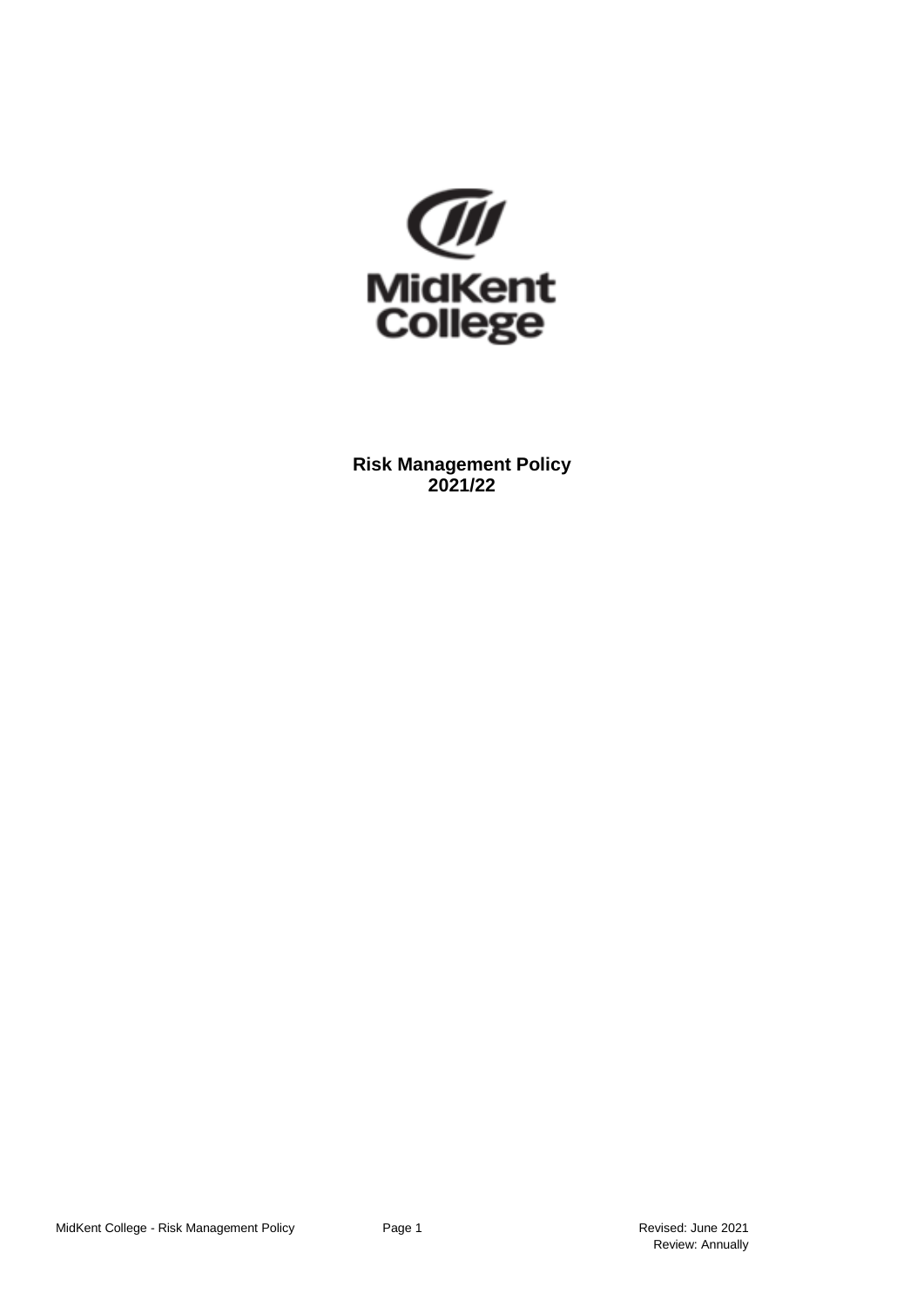### **1. Background**

The Risk Management Policy aims to ensure that the MKC Group complies with risk management best practice including the Turnbull guidance and sets out the current processes and responsibilities for risk management across the MKC Group.

- 1.1. The AOC Code of Good Governance provides the reference point for the Corporation attitude and controls of risk. The Corporation:
	- Acknowledges responsibility for the system of internal control
	- Ensures that an ongoing process is in place for identifying, evaluating and managing all significant risks
	- Ensures that an annual process is in place for reviewing the effectiveness of the system of internal control
	- Ensures that there is a system in place to deal with internal control aspects of any significant issues disclosed in the annual report and accounts

These principles are also reflected in the ESFA's Financial Memorandum which applies to the FE sector.

- 1.2. In assessing what constitutes a sound system of internal control, the Corporation ensures that consideration should be given to:
	- The nature and extent of the risks facing the organisation
	- The extent and categories of risk which it regards as acceptable
	- The likelihood of the risks concerned materialising
	- The organisation's ability to reduce the incidence and impact of the risks that do materialise
- 1.3. Risk Management best practice is encapsulated in the Risk Management Standard published jointly by the major risk management organisations in the UK – The Institute of Risk Management (IRM); The Association of Insurance and Risk Managers (AIRMIC); and ALARM, The National Forum for Risk Management in the Public Sector.

### **2. Risk Management objectives**

The objectives for managing risk across the Group are:

- To comply with risk management best practice
- To ensure risks facing the Group are identified and appropriately documented
- To provide assurance to the Corporation that risks are being adequately controlled, or identify areas for improvement
- To ensure action is taken appropriately in relation to accepting, mitigating, avoiding and transferring risks

### **3. Risk Management policy**

This policy aims to:

- Outline the roles and responsibilities for risk management
- Identify risk management processes to ensure that all risks are appropriately identified, controlled and monitored
- Ensure appropriate levels of awareness throughout the College

#### 3.1. Roles and responsibilities

The Executive Group has overall responsibility for risk management and the strategic Risk Register. The Executive Director of Finance and Estates (or deputy) has lead responsibility for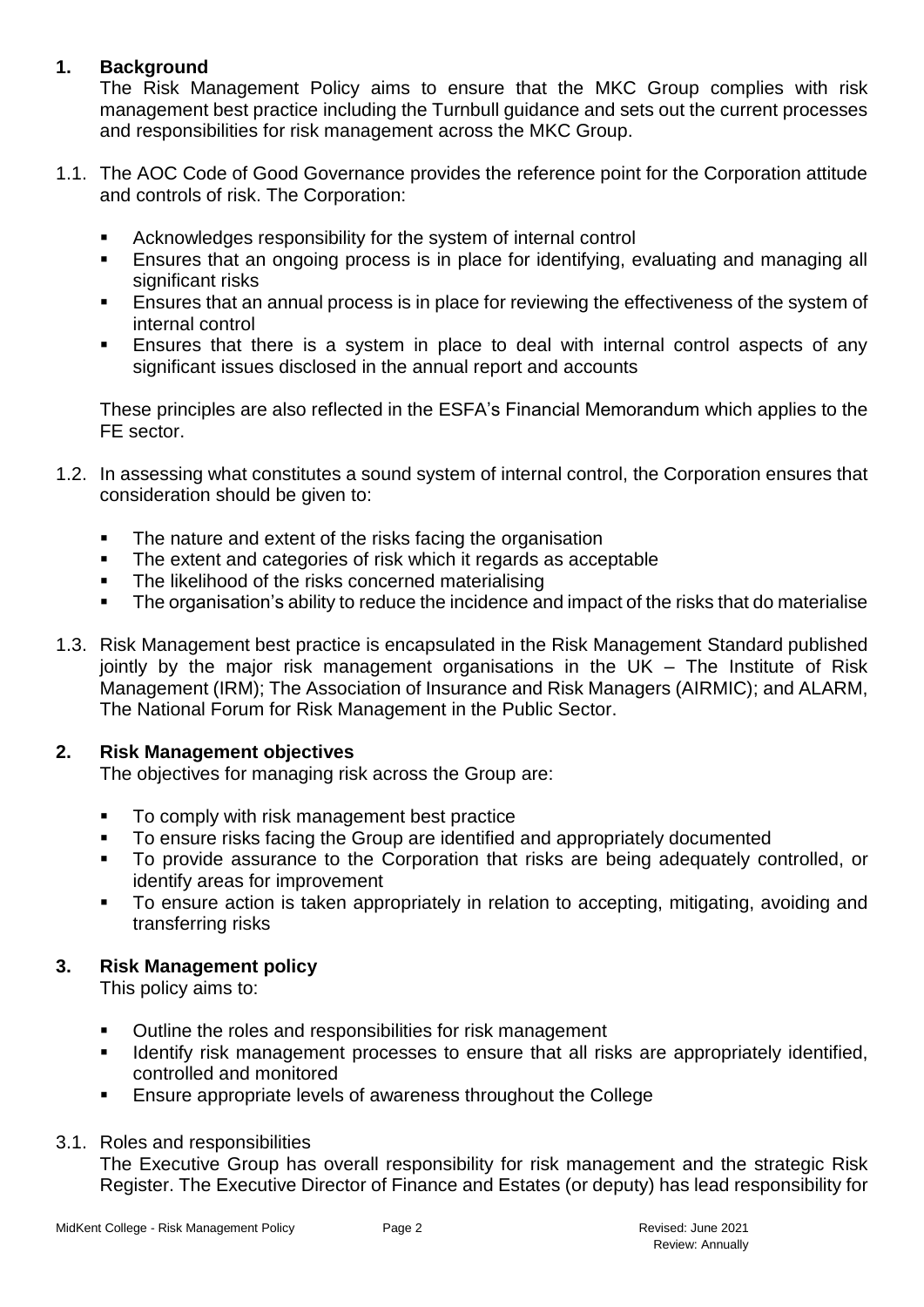risk management processes and the completion of the Operational Risk Register. This responsibility includes:

- Monitoring the performance of risk management processes
- **Ensuring that appropriate controls are in place to manage identified risks**
- Preparation of periodic reports to the Audit and Risk Committee

The Operational Risk Register summary and individual risks are formally reviewed each term by the relevant management teams (Executive Group and Managers in accordance to the risk owners and those responsible for the risk and also the MKCTS Board). The Risk register is made available to all Governors using the Board Intelligence software. At each meeting of the Audit and Risk Committee, a summary report of the changes to the Strategic Risk Register is received, including mitigation action plans and an assessment of the current level of risk.

The Operational Risk Register is included on Board sub-committee agendas in order that relevant risks can be reviewed and updated as required. The Risk Register identifies the overseeing review committee. The committee meetings can then ensure that at each meeting the risks are either covered in the discussions in the meeting or are separately discussed under risk management. This ensures the register is maintained as a live document. This is also noted in the AOC Code of Good Governance.

#### 3.2. Identification of risks

The Risk Management Standard states that risk identification should be approached in a methodical way to ensure that all significant activities have been identified and all the risks flowing from these activities have been defined.

MKC's approach to risk management is linked to the strategic objectives. These have been set and agreed with the Corporation and encompass six strategic priorities:

- We will provide first rate teaching, learning and assessment
- Our programmes will improve the employment prospects of all our students
- We will engage actively with our local and regional economy to benefit all our community
- We will secure the work we do with the RSME and develop other activities from it
- We will develop strategies to ensure our long-term success and prosperity

The organisation of the Risk Register ensures that links between each risk and the strategic priorities have been identified. The relevant strategic risks are noted in the Operational Risk **Register** 

### 3.3. Risk Types

There are a range of risk types. These include:

- Well-known risks based on good knowledge
- Hypothetical risk based on uncertain or incomplete knowledge
- **Unknown risks based on an absence of knowledge**
- Black Swan Events (Black Risks) Donald Rumsfeld's unknown-unknowns:
	- *unknown-but-knowable unknowns*; those that we could find out
	- *unknown-but-unknowable unknowns*; the true black swans
- 3.4. Evaluation of risks

The Risk Management Standard states that risks should be evaluated against agreed criteria to make decisions about the significance of risks to the organisation. The College has three measures of impact of the risk, student, financial and reputational. These are scored and then multiplied by an assessment of the likelihood of the risk occurring to give an overall score.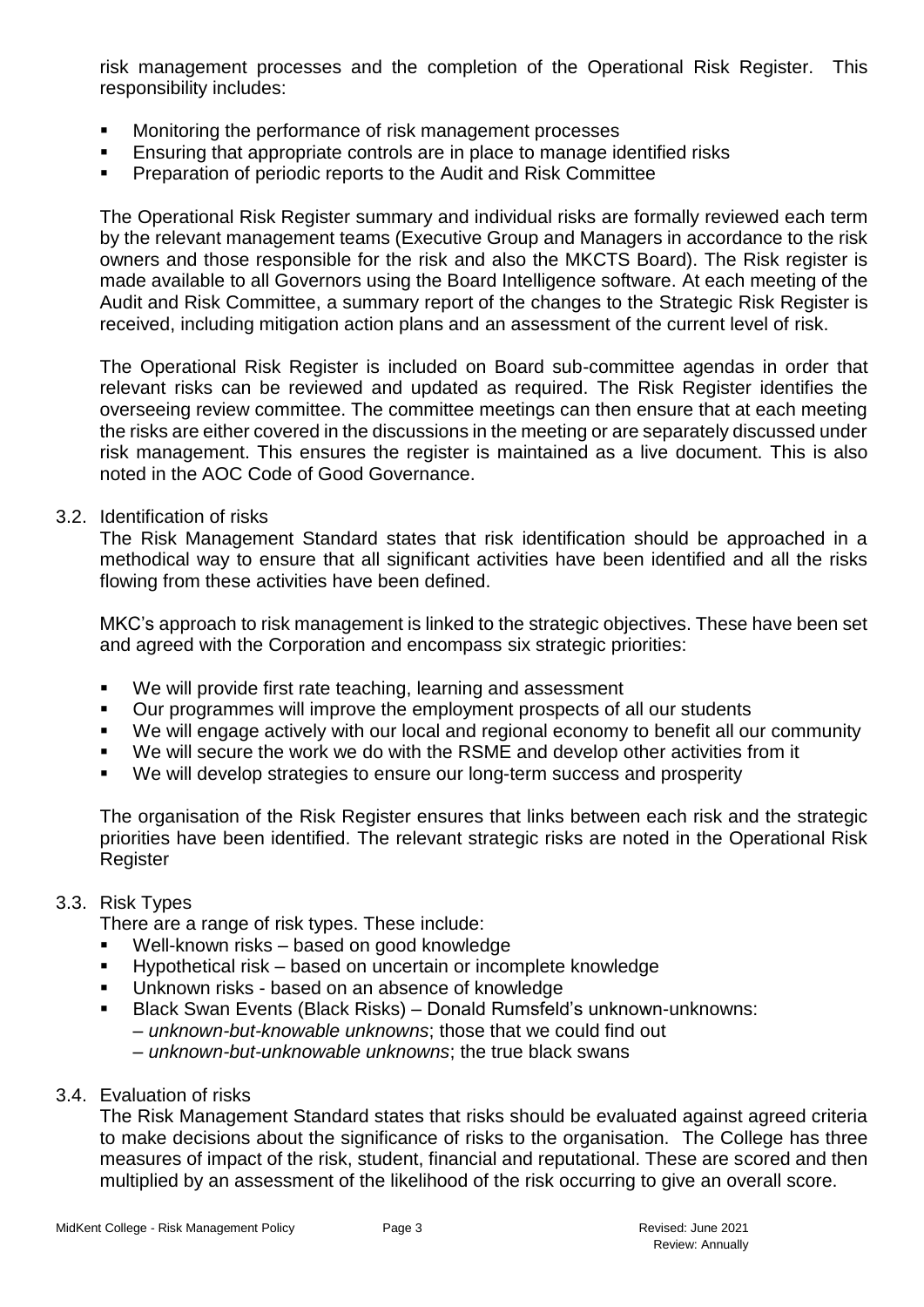## The **descriptors** for impact and probability are expanded as follows:

|                              |                                                                                                                                    | Impact                                                                                                                                                                                               |                                                                                                                                                                                                           |                                                                                                                |
|------------------------------|------------------------------------------------------------------------------------------------------------------------------------|------------------------------------------------------------------------------------------------------------------------------------------------------------------------------------------------------|-----------------------------------------------------------------------------------------------------------------------------------------------------------------------------------------------------------|----------------------------------------------------------------------------------------------------------------|
|                              | $\mathbf{1}$<br>low                                                                                                                | $\mathcal{P}$<br><b>Medium</b>                                                                                                                                                                       | $\overline{3}$<br>High                                                                                                                                                                                    | 4<br><b>Critical</b>                                                                                           |
| <b>Financial</b><br>impact   | $<$ £100,000                                                                                                                       | $<$ £100,000 -<br>£500,000                                                                                                                                                                           | £500,000 -<br>£1,000,000                                                                                                                                                                                  | £1,000,000 +                                                                                                   |
| Impact on<br><b>Students</b> | Not immediately<br>required if at all                                                                                              | Issue needs to be<br>addressed with<br>12 months with<br>some input by<br>governors /<br>senior staff                                                                                                | Issue needs to<br>be resolved as a<br>matter of<br>priority with<br>substantial input<br>by governors /<br>senior staff                                                                                   | Issue needs the<br>immediate and<br>prolonged<br>attention of<br>governors/<br>senior staff                    |
| Reputation<br>impact         | Temporary<br>operational<br>inconvenience<br>that can be<br>resolved at a<br>faculty level. No<br>lasting impact on<br>reputation. | May have an<br>impact on a<br>curriculum area<br>and be<br>embarrassing in<br>the medium term<br>(up to 6 months).<br>Would not lead<br>to a significant<br>change in the<br>College's<br>operation. | Likely to damage<br>the College's<br>reputation in the<br>medium term (6-<br>12 months).<br>May lead to<br>significant<br>changes in<br>operation /<br>withdrawal from<br>an important<br>curriculum area | Loss of credibility<br>with key<br>stakeholders.<br>May lead to<br>merger / changes<br>in senior<br>management |
| <b>Probability</b>           |                                                                                                                                    |                                                                                                                                                                                                      |                                                                                                                                                                                                           |                                                                                                                |
| $\mathbf{1}$                 | $\overline{2}$                                                                                                                     | 3                                                                                                                                                                                                    | 4                                                                                                                                                                                                         | 5                                                                                                              |
| Infrequent                   | <b>Possible</b>                                                                                                                    | Probable                                                                                                                                                                                             | Likely                                                                                                                                                                                                    | <b>Inevitable</b>                                                                                              |
| 0% to 20%                    | 20% to 50%                                                                                                                         | 50% to 70%                                                                                                                                                                                           | 70% to 99%                                                                                                                                                                                                | 100%                                                                                                           |

## 3.5. Risk Appetite

MKC Group has adopted the following appetite definitions:

| <b>Risk Appetite</b> | <b>Definition</b>                                                                                                                                                                          |  |
|----------------------|--------------------------------------------------------------------------------------------------------------------------------------------------------------------------------------------|--|
| <b>Risk Averse</b>   | Zero tolerance, keeping the risk as low as<br>reasonably practical.                                                                                                                        |  |
| <b>Risk Neutral</b>  | Willing to consider all options, choosing the one that<br>is likely to result in a successful outcome whilst<br>providing an acceptable level of reward for the level<br>of risk involved. |  |
| <b>Risk Taking</b>   | Eager to be innovative and to choose options<br>offering potentially higher rewards, despite the<br>greater level of risk involved.                                                        |  |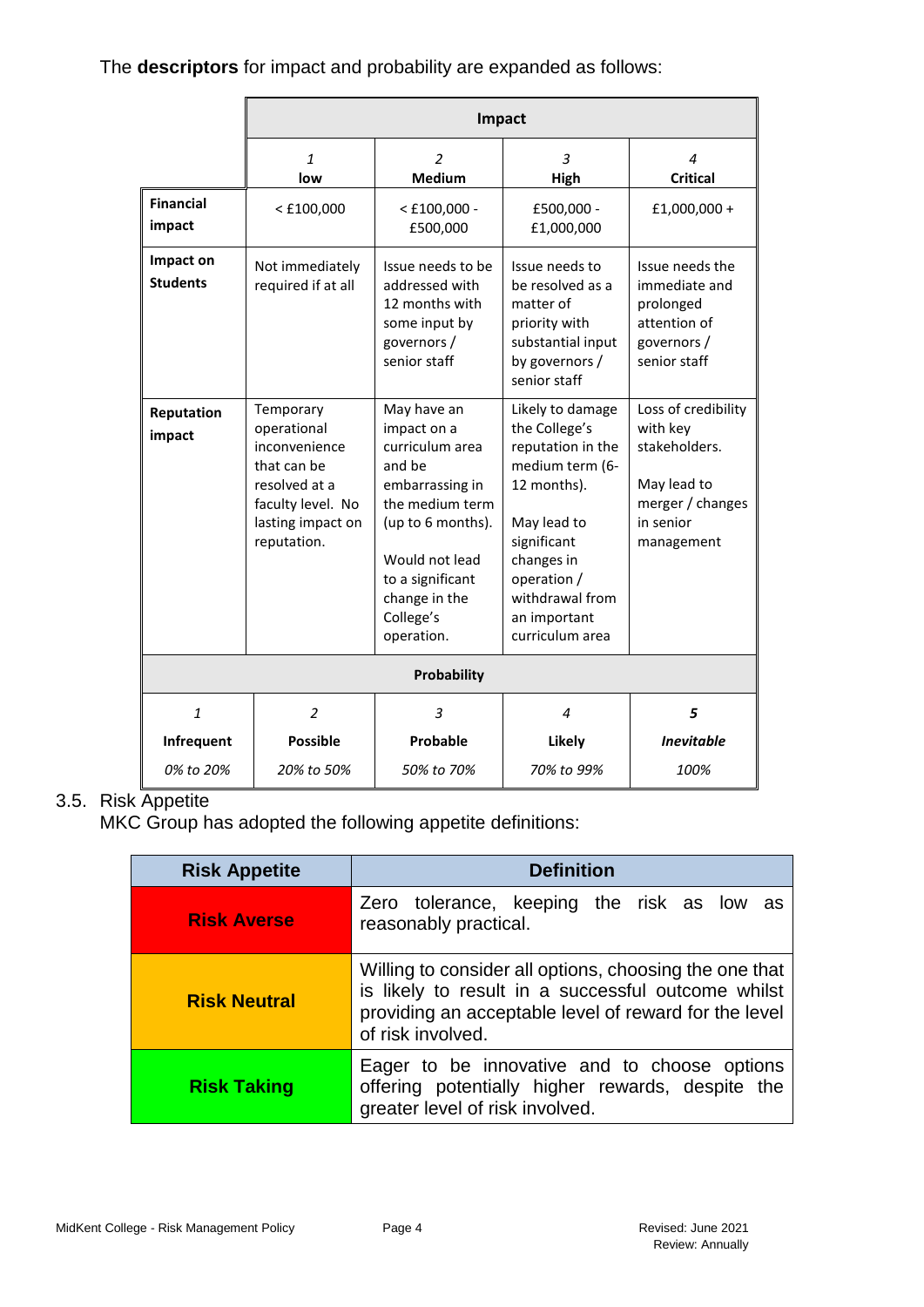3.6. Appetite Ratings For Risk Categories

The following risk categories have been identified, with the attendant appetite definition shown.

Risk appetite is to be reviewed annually by the Audit and Risk Committee for approval by the Corporation.

It should be noted that the risk appetite statement is a guide and should not be applied rigidly in all cases as it is not possible to foresee all types of risk and circumstances may require a different approach than that indicated. It is expected that the policy will be applied intelligently by the risk managers concerned, however any departure from the policy shall be disclosed on the Risk Register.

| <b>Category</b>                 | <b>Includes</b>                                                                                                        | <b>Risk</b><br><b>Appetite</b> |
|---------------------------------|------------------------------------------------------------------------------------------------------------------------|--------------------------------|
| HR(1)                           | Capacity & Capability, Staff<br>utilisation, Recruitment, Employment<br>law, Performance                               | <b>AVERSE</b>                  |
| HR(2)                           | Training & development, Succession                                                                                     | <b>TAKING</b>                  |
| <b>Funding Targets</b>          | Allocation targets, ILR data & returns                                                                                 | <b>AVERSE</b>                  |
| Curriculum delivery             | Franchising, Curriculum planning &<br>structure                                                                        | <b>NEUTRAL</b>                 |
| <b>Higher Education</b>         | HE Policy and funding                                                                                                  | <b>NEUTRAL</b>                 |
| Financial health &<br>stability | Budgets & Forecasts, Cash<br>requirements, Surplus / deficit                                                           | <b>NEUTRAL</b>                 |
| Teaching & learning (1)         | Quality & Success, Retention &<br>Attendance                                                                           | <b>AVERSE</b>                  |
| Teaching & learning (2)         | Admissions & Enrolments,<br>Information, Advice & Guidance                                                             | <b>NEUTRAL</b>                 |
| Teaching & learning (3)         | <b>Additional Learning Support</b>                                                                                     | <b>NEUTRAL</b>                 |
| Teaching & learning (4)         | <b>Employability Skills, Personal</b><br>development, behaviour and welfare,<br>Destinations and progression           | <b>TAKING</b>                  |
| <b>Capital Project</b>          | Quality, Budget, Time                                                                                                  | <b>NEUTRAL</b>                 |
| Partnerships                    | <b>Public and Private Joint Ventures</b>                                                                               | <b>TAKING</b>                  |
| <b>ICT</b>                      | Network & system failure, Disaster<br>recovery, Data security,<br>Unauthorised access, Inappropriate<br>access, Misuse | <b>AVERSE</b>                  |
| Health & Safety                 | Safe environment, RIDDOR<br>accidents, Near misses, Hazards,<br>Legislation                                            | <b>AVERSE</b>                  |
| <b>Building</b>                 | Disasters - Fire etc, Maintenance,<br>Security                                                                         | <b>AVERSE</b>                  |
| Reputation                      | Management and administration of<br>examinations                                                                       | <b>AVERSE</b>                  |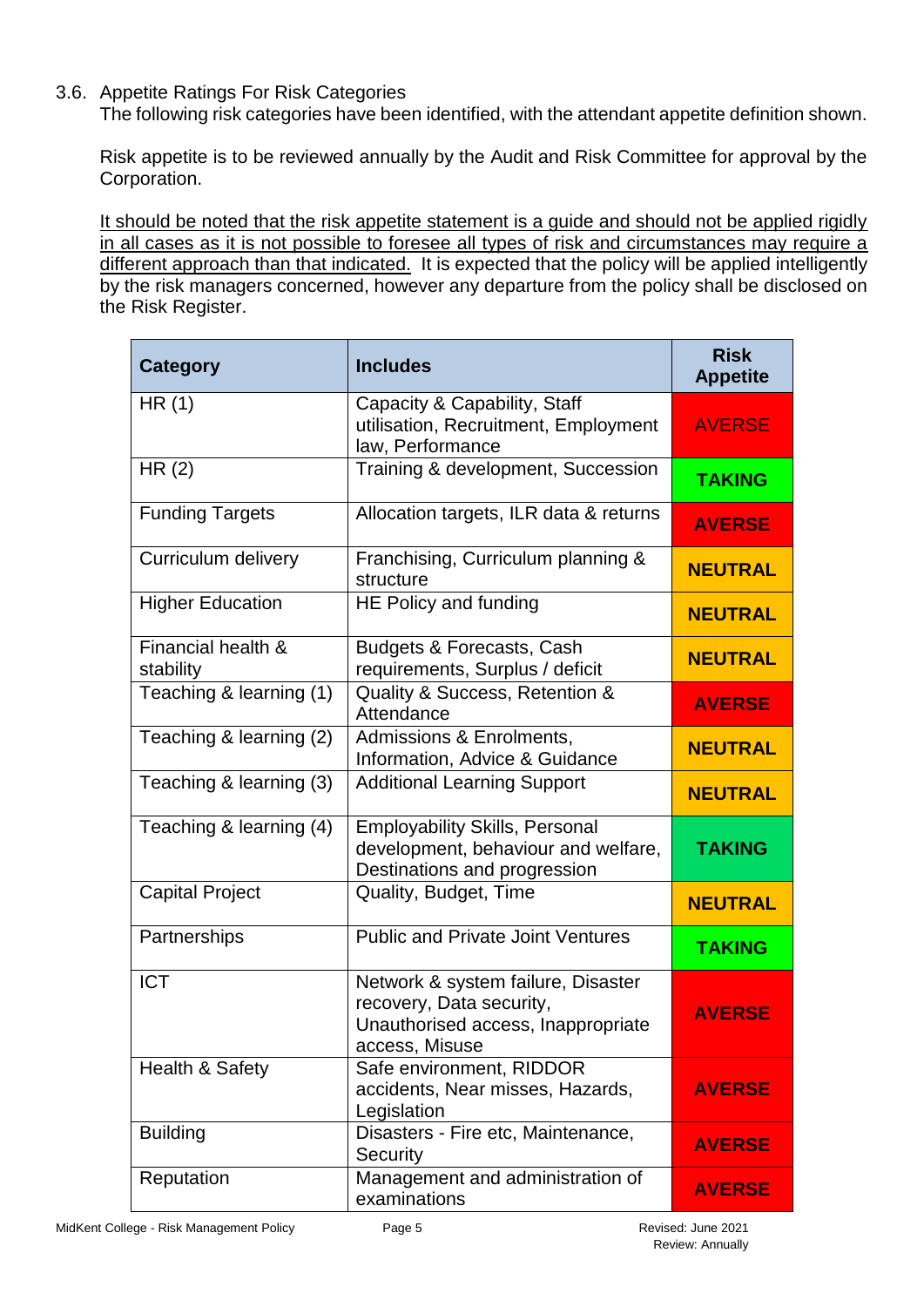| <b>Category</b> | <b>Includes</b>   | <b>Risk</b><br><b>Appetite</b> |
|-----------------|-------------------|--------------------------------|
| Reputation      | Media & Marketing | <b>NEUTRAL</b>                 |

## **4. Risk Mitigation Strategies**

The grid below sets out the appropriate strategy to be adopted dependent on the risk appetite and risk scoring.

|            |                      | <b>Risk Appetite</b>                 |                     |                                   |
|------------|----------------------|--------------------------------------|---------------------|-----------------------------------|
|            |                      | <b>Risk Averse</b>                   | <b>Risk Neutral</b> | <b>Risk Taking</b>                |
| Risk Score | $0 - 10$             | <b>TOLERATE</b>                      | <b>TOLERATE</b>     | <b>TOLERATE</b>                   |
|            | $\mathbf{\tilde{r}}$ | <b>MONITOR</b>                       | <b>TOLERATE</b>     | <b>TOLERATE</b>                   |
|            | <u>ង់</u>            | <b>TREAT</b>                         | <b>MONITOR</b>      | <b>TOLERATE</b>                   |
|            | $36 +$               | <b>TRANSFER/</b><br><b>TERMINATE</b> | <b>TREAT</b>        | <b>MONITOR or</b><br><b>TREAT</b> |

# **5. Risk Monitoring Framework**

Based on the above, the following risk management activity will apply

| <b>Strategy</b> | <b>Action</b>                                                                                                                                                                                         |
|-----------------|-------------------------------------------------------------------------------------------------------------------------------------------------------------------------------------------------------|
|                 | Recorded on Risk Register (at scores of 0-10 this is optional).                                                                                                                                       |
| <b>TOLERATE</b> | Monitored by the risk owner.                                                                                                                                                                          |
|                 | Reported annually to Audit and Risk Committee and the<br>Corporation.                                                                                                                                 |
|                 | Recorded on Risk Register.                                                                                                                                                                            |
| <b>MONITOR</b>  | Monitored by Executive Group, MKCTS Board and SLT.                                                                                                                                                    |
|                 | Reported annually to Audit and Risk Committee and the<br>Corporation.                                                                                                                                 |
|                 | Recorded on Risk Register.                                                                                                                                                                            |
| <b>TREAT</b>    | Added to the Risk Management Action Plan on individual risk<br>as the level of risk is deemed to be unacceptable and action<br>is required to reduce the level of risk to a more acceptable<br>level. |
|                 | Plan reviewed quarterly at Executive Group, MKCTS Board.                                                                                                                                              |
|                 | Reported termly to the Audit and Risk Committee and the<br>Corporation.                                                                                                                               |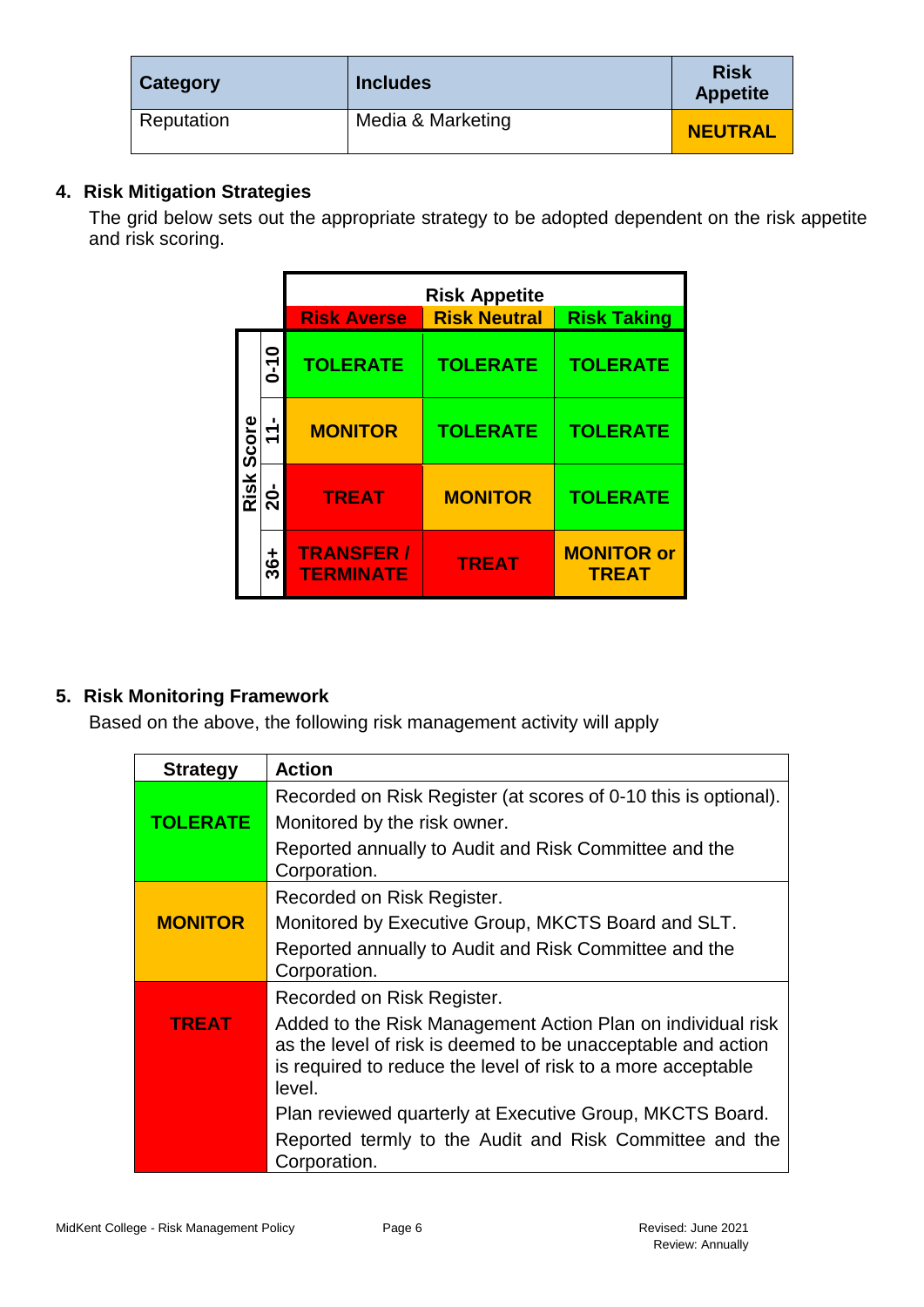|                                      | Recorded on Risk Register.                                                                                                                                                                                                            |
|--------------------------------------|---------------------------------------------------------------------------------------------------------------------------------------------------------------------------------------------------------------------------------------|
| <b>TRANSFER/</b><br><b>TERMINATE</b> | Added to the action plan as the level of risk is deemed to be<br>unacceptable and action is required to reduce the level of risk<br>to a more acceptable level or to transfer the risk to a third party<br>or terminate the activity. |
|                                      | Risk reviewed monthly by Executive Group, MKCTS Board<br>and SLT.                                                                                                                                                                     |
|                                      | Reported termly to the Audit and Risk Committee and the<br>Corporation.                                                                                                                                                               |

#### **6. Risk Reporting and Communication**

The aim of reporting risk is to provide assurance to the Corporation, Exec Team and Auditors that the College is effectively managing its risks and has a robust system of internal controls.

#### **7. Risk register**

The College's Operational Risk Register and risks assessment will highlight the key risks facing the College, together with a breakdown for each key strategic priority. The Strategic Risk Register will be monitored by the Audit and Risk Committee on a termly basis.

The Risk Registers will include those items requiring further mitigation actions as determined above, and for each risk will indicate:

- The previous and current net risk scores
- **EXECUTE:** Measures already in place to control the risk
- Proposed actions to address the risk, with due by dates
- Which strategic priorities are affected by the risk
- An appropriate future review date or frequency.
- The Committee responsible for overseeing the risk
- The appropriate risk owner

Any significant changes in risk impact or probability, or the occurrence of an event which raises the profile of a risk, will be recorded on the Risk Register as it occurs. Any new or increased risks will be evaluated and, if appropriate, recorded in the Risk Register.

#### **8. Communicating Risks**

The Audit and Risk Committee monitors the Risk Register each term. The Executive Director of Finance and Estates (or deputy) will ensure that any perceived new or increased risks or significant failure of risk management control measures are considered by Executive Group and reported to the Audit and Risk Committee, along with a summary of actions taken.

The Executive Director of Finance and Estates (or deputy) will endeavour to raise awareness that risk management is a part of the Group's culture and seek to ensure that:

- individual managers and members of staff are aware of their accountability for individual risks
- **EXED** individuals report promptly to senior leadership any perceived new risks or failure of existing control measures.